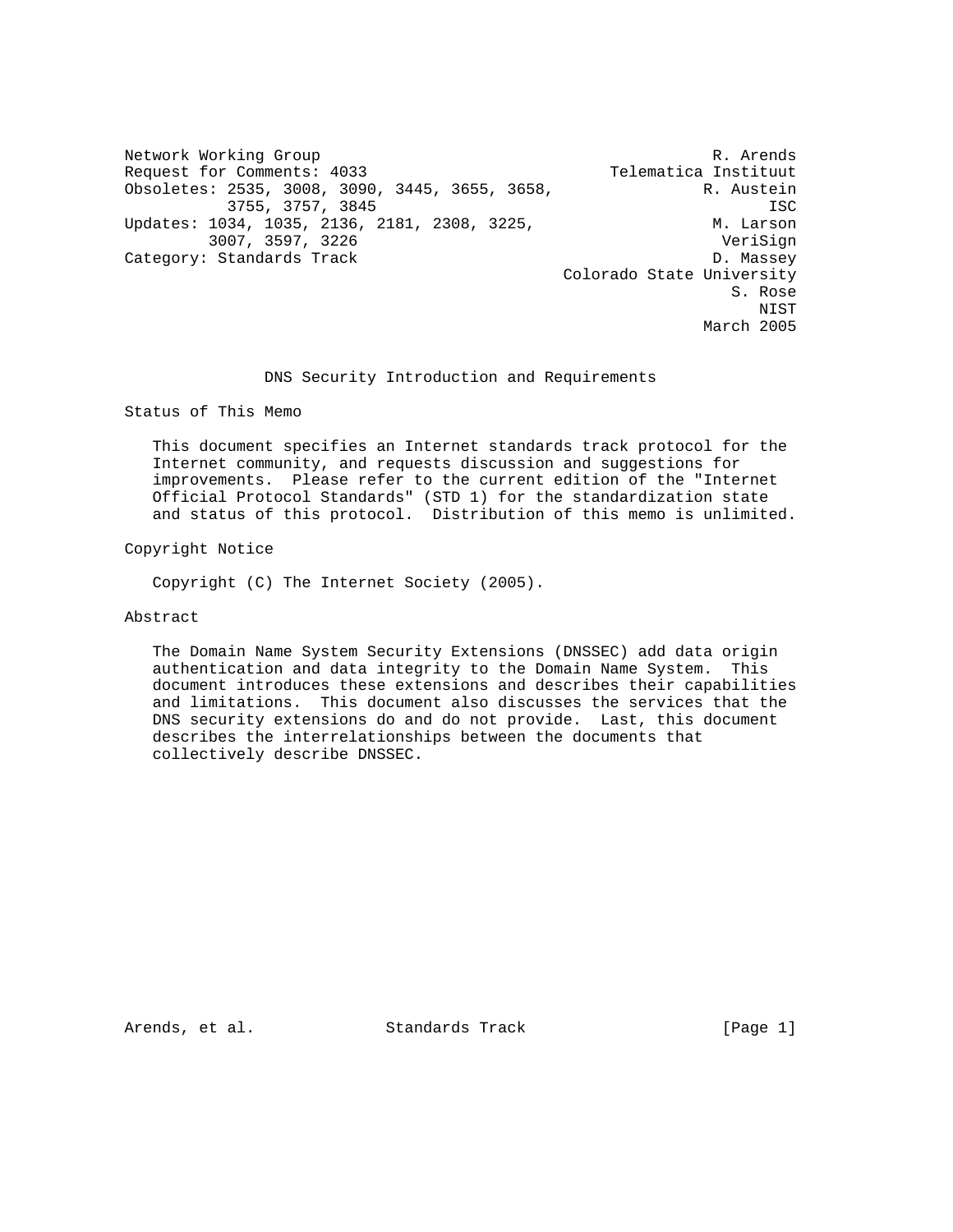Table of Contents

|                |                                                      | $\mathfrak{D}$                                                                                                                                                                |
|----------------|------------------------------------------------------|-------------------------------------------------------------------------------------------------------------------------------------------------------------------------------|
| 2.             | Definitions of Important DNSSEC Terms                | 3                                                                                                                                                                             |
| 3.             | Services Provided by DNS Security                    |                                                                                                                                                                               |
|                | 3.1. Data Origin Authentication and Data Integrity   |                                                                                                                                                                               |
|                | 3.2. Authenticating Name and Type Non-Existence      | 9                                                                                                                                                                             |
| 4.             | Services Not Provided by DNS Security                | 9                                                                                                                                                                             |
| 5.             | Scope of the DNSSEC Document Set and Last Hop Issues | 9                                                                                                                                                                             |
| б.             | Resolver Considerations                              | 10                                                                                                                                                                            |
| 7.             | Stub Resolver Considerations                         | 11                                                                                                                                                                            |
| 8 <sub>1</sub> |                                                      | 12                                                                                                                                                                            |
|                | 8.1. TTL Values vs. RRSIG Validity Period            | 13                                                                                                                                                                            |
|                |                                                      | 13                                                                                                                                                                            |
| 9.             |                                                      | 13                                                                                                                                                                            |
|                |                                                      | 14                                                                                                                                                                            |
|                |                                                      | 15                                                                                                                                                                            |
|                |                                                      | 15                                                                                                                                                                            |
|                |                                                      | 17                                                                                                                                                                            |
|                |                                                      | 17                                                                                                                                                                            |
|                |                                                      | 17                                                                                                                                                                            |
|                |                                                      | 18                                                                                                                                                                            |
|                |                                                      | 20                                                                                                                                                                            |
|                |                                                      | 21                                                                                                                                                                            |
|                |                                                      | 8.2. New Temporal Dependency Issues for Zones<br>Name Server Considerations<br>10. DNS Security Document Family<br>14.1. Normative References<br>14.2. Informative References |

### 1. Introduction

 This document introduces the Domain Name System Security Extensions (DNSSEC). This document and its two companion documents ([RFC4034] and [RFC4035]) update, clarify, and refine the security extensions defined in [RFC2535] and its predecessors. These security extensions consist of a set of new resource record types and modifications to the existing DNS protocol ([RFC1035]). The new records and protocol modifications are not fully described in this document, but are described in a family of documents outlined in Section 10. Sections 3 and 4 describe the capabilities and limitations of the security extensions in greater detail. Section 5 discusses the scope of the document set. Sections 6, 7, 8, and 9 discuss the effect that these security extensions will have on resolvers, stub resolvers, zones, and name servers.

 This document and its two companions obsolete [RFC2535], [RFC3008], [RFC3090], [RFC3445], [RFC3655], [RFC3658], [RFC3755], [RFC3757], and [RFC3845]. This document set also updates but does not obsolete [RFC1034], [RFC1035], [RFC2136], [RFC2181], [RFC2308], [RFC3225], [RFC3007], [RFC3597], and the portions of [RFC3226] that deal with DNSSEC.

Arends, et al. Standards Track [Page 2]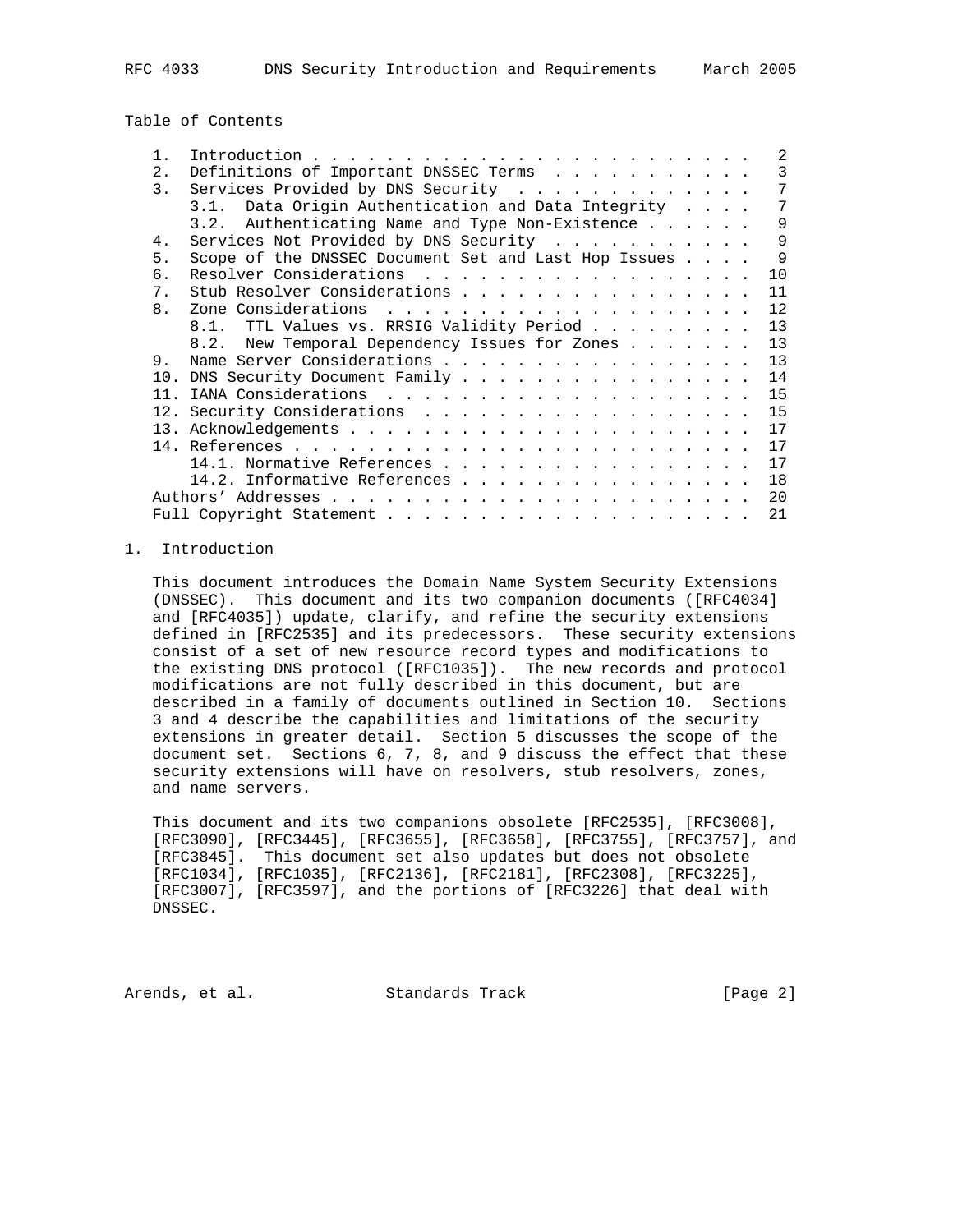The DNS security extensions provide origin authentication and integrity protection for DNS data, as well as a means of public key distribution. These extensions do not provide confidentiality.

2. Definitions of Important DNSSEC Terms

 This section defines a number of terms used in this document set. Because this is intended to be useful as a reference while reading the rest of the document set, first-time readers may wish to skim this section quickly, read the rest of this document, and then come back to this section.

- Authentication Chain: An alternating sequence of DNS public key (DNSKEY) RRsets and Delegation Signer (DS) RRsets forms a chain of signed data, with each link in the chain vouching for the next. A DNSKEY RR is used to verify the signature covering a DS RR and allows the DS RR to be authenticated. The DS RR contains a hash of another DNSKEY RR and this new DNSKEY RR is authenticated by matching the hash in the DS RR. This new DNSKEY RR in turn authenticates another DNSKEY RRset and, in turn, some DNSKEY RR in this set may be used to authenticate another DS RR, and so forth until the chain finally ends with a DNSKEY RR whose corresponding private key signs the desired DNS data. For example, the root DNSKEY RRset can be used to authenticate the DS RRset for "example." The "example." DS RRset contains a hash that matches some "example." DNSKEY, and this DNSKEY's corresponding private key signs the "example." DNSKEY RRset. Private key counterparts of the "example." DNSKEY RRset sign data records such as "www.example." and DS RRs for delegations such as "subzone.example."
- Authentication Key: A public key that a security-aware resolver has verified and can therefore use to authenticate data. A security-aware resolver can obtain authentication keys in three ways. First, the resolver is generally configured to know about at least one public key; this configured data is usually either the public key itself or a hash of the public key as found in the DS RR (see "trust anchor"). Second, the resolver may use an authenticated public key to verify a DS RR and the DNSKEY RR to which the DS RR refers. Third, the resolver may be able to determine that a new public key has been signed by the private key corresponding to another public key that the resolver has verified. Note that the resolver must always be guided by local policy when deciding whether to authenticate a new public key, even if the local policy is simply to authenticate any new public key for which the resolver is able verify the signature.

Arends, et al. Standards Track [Page 3]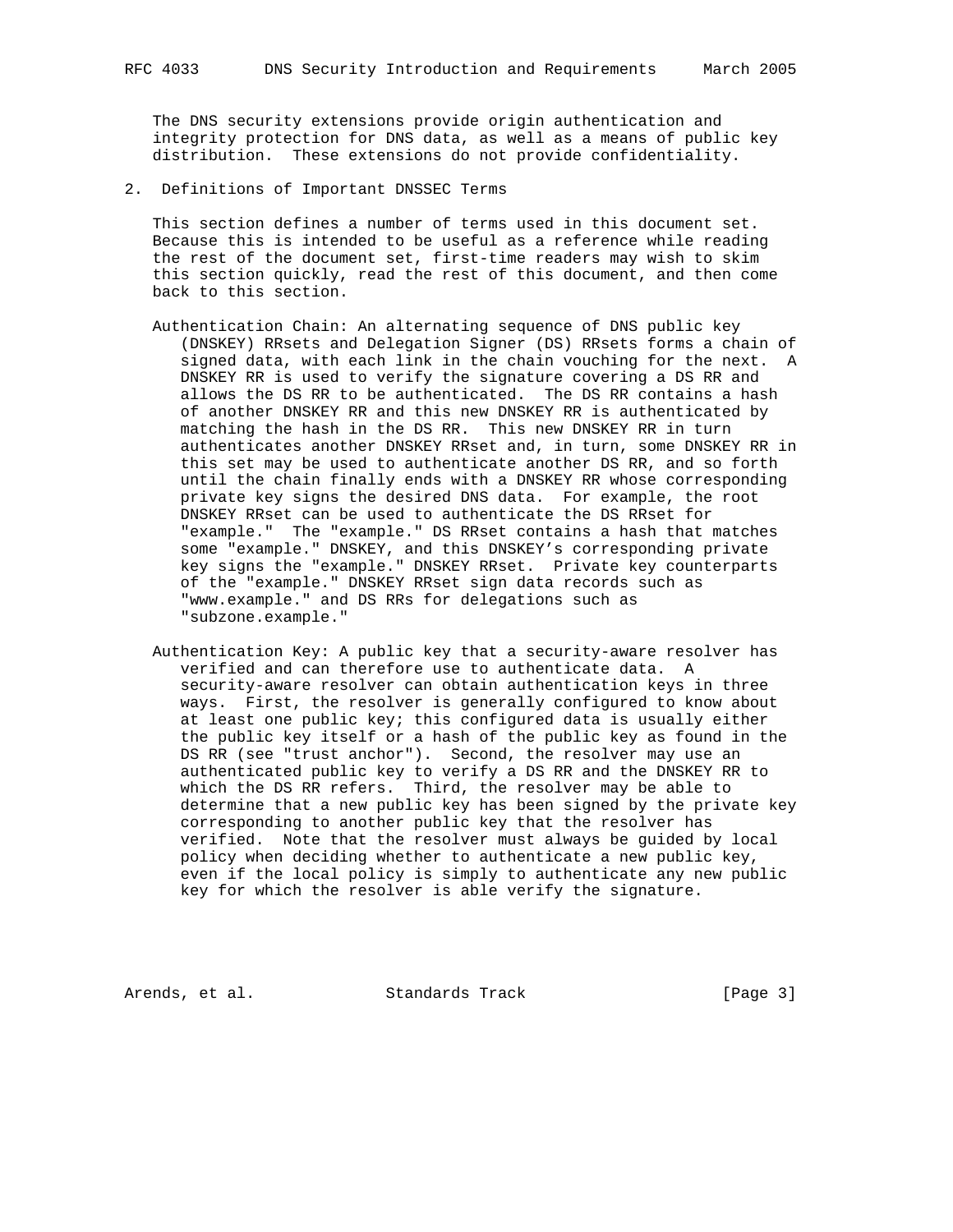- Authoritative RRset: Within the context of a particular zone, an RRset is "authoritative" if and only if the owner name of the RRset lies within the subset of the name space that is at or below the zone apex and at or above the cuts that separate the zone from its children, if any. All RRsets at the zone apex are authoritative, except for certain RRsets at this domain name that, if present, belong to this zone's parent. These RRset could include a DS RRset, the NSEC RRset referencing this DS RRset (the "parental NSEC"), and RRSIG RRs associated with these RRsets, all of which are authoritative in the parent zone. Similarly, if this zone contains any delegation points, only the parental NSEC RRset, DS RRsets, and any RRSIG RRs associated with these RRsets are authoritative for this zone.
- Delegation Point: Term used to describe the name at the parental side of a zone cut. That is, the delegation point for "foo.example" would be the foo.example node in the "example" zone (as opposed to the zone apex of the "foo.example" zone). See also zone apex.
- Island of Security: Term used to describe a signed, delegated zone that does not have an authentication chain from its delegating parent. That is, there is no DS RR containing a hash of a DNSKEY RR for the island in its delegating parent zone (see [RFC4034]). An island of security is served by security-aware name servers and may provide authentication chains to any delegated child zones. Responses from an island of security or its descendents can only be authenticated if its authentication keys can be authenticated by some trusted means out of band from the DNS protocol.
- Key Signing Key (KSK): An authentication key that corresponds to a private key used to sign one or more other authentication keys for a given zone. Typically, the private key corresponding to a key signing key will sign a zone signing key, which in turn has a corresponding private key that will sign other zone data. Local policy may require that the zone signing key be changed frequently, while the key signing key may have a longer validity period in order to provide a more stable secure entry point into the zone. Designating an authentication key as a key signing key is purely an operational issue: DNSSEC validation does not distinguish between key signing keys and other DNSSEC authentication keys, and it is possible to use a single key as both a key signing key and a zone signing key. Key signing keys are discussed in more detail in [RFC3757]. Also see zone signing key.

Arends, et al. Standards Track [Page 4]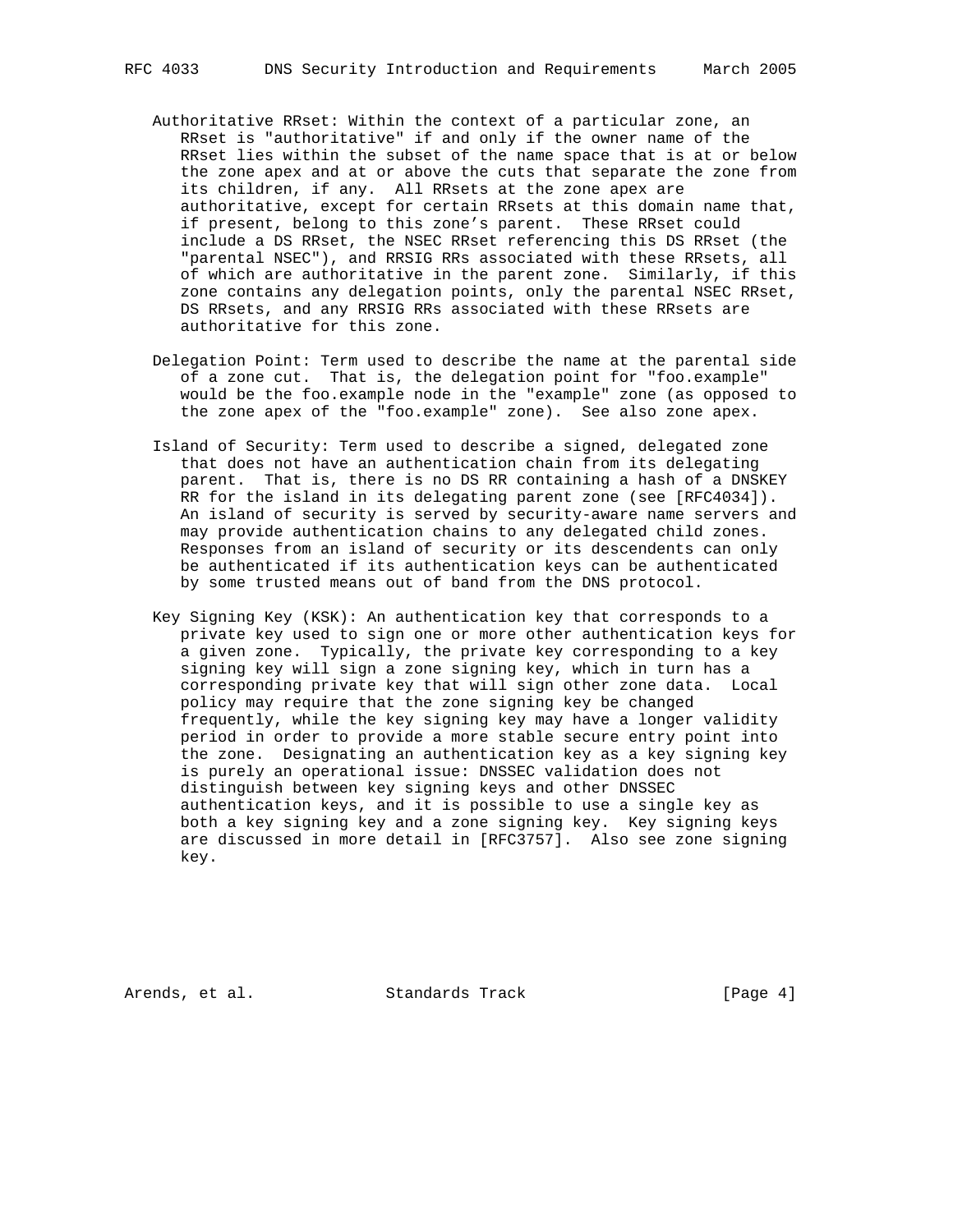- Non-Validating Security-Aware Stub Resolver: A security-aware stub resolver that trusts one or more security-aware recursive name servers to perform most of the tasks discussed in this document set on its behalf. In particular, a non-validating security-aware stub resolver is an entity that sends DNS queries, receives DNS responses, and is capable of establishing an appropriately secured channel to a security-aware recursive name server that will provide these services on behalf of the security-aware stub resolver. See also security-aware stub resolver, validating security-aware stub resolver.
- Non-Validating Stub Resolver: A less tedious term for a non-validating security-aware stub resolver.
- Security-Aware Name Server: An entity acting in the role of a name server (defined in section 2.4 of [RFC1034]) that understands the DNS security extensions defined in this document set. In particular, a security-aware name server is an entity that receives DNS queries, sends DNS responses, supports the EDNS0 ([RFC2671]) message size extension and the DO bit ([RFC3225]), and supports the RR types and message header bits defined in this document set.
- Security-Aware Recursive Name Server: An entity that acts in both the security-aware name server and security-aware resolver roles. A more cumbersome but equivalent phrase would be "a security-aware name server that offers recursive service".
- Security-Aware Resolver: An entity acting in the role of a resolver (defined in section 2.4 of [RFC1034]) that understands the DNS security extensions defined in this document set. In particular, a security-aware resolver is an entity that sends DNS queries, receives DNS responses, supports the EDNS0 ([RFC2671]) message size extension and the DO bit ([RFC3225]), and is capable of using the RR types and message header bits defined in this document set to provide DNSSEC services.
- Security-Aware Stub Resolver: An entity acting in the role of a stub resolver (defined in section 5.3.1 of [RFC1034]) that has enough of an understanding the DNS security extensions defined in this document set to provide additional services not available from a security-oblivious stub resolver. Security-aware stub resolvers may be either "validating" or "non-validating", depending on whether the stub resolver attempts to verify DNSSEC signatures on its own or trusts a friendly security-aware name server to do so. See also validating stub resolver, non-validating stub resolver.

Arends, et al. Standards Track [Page 5]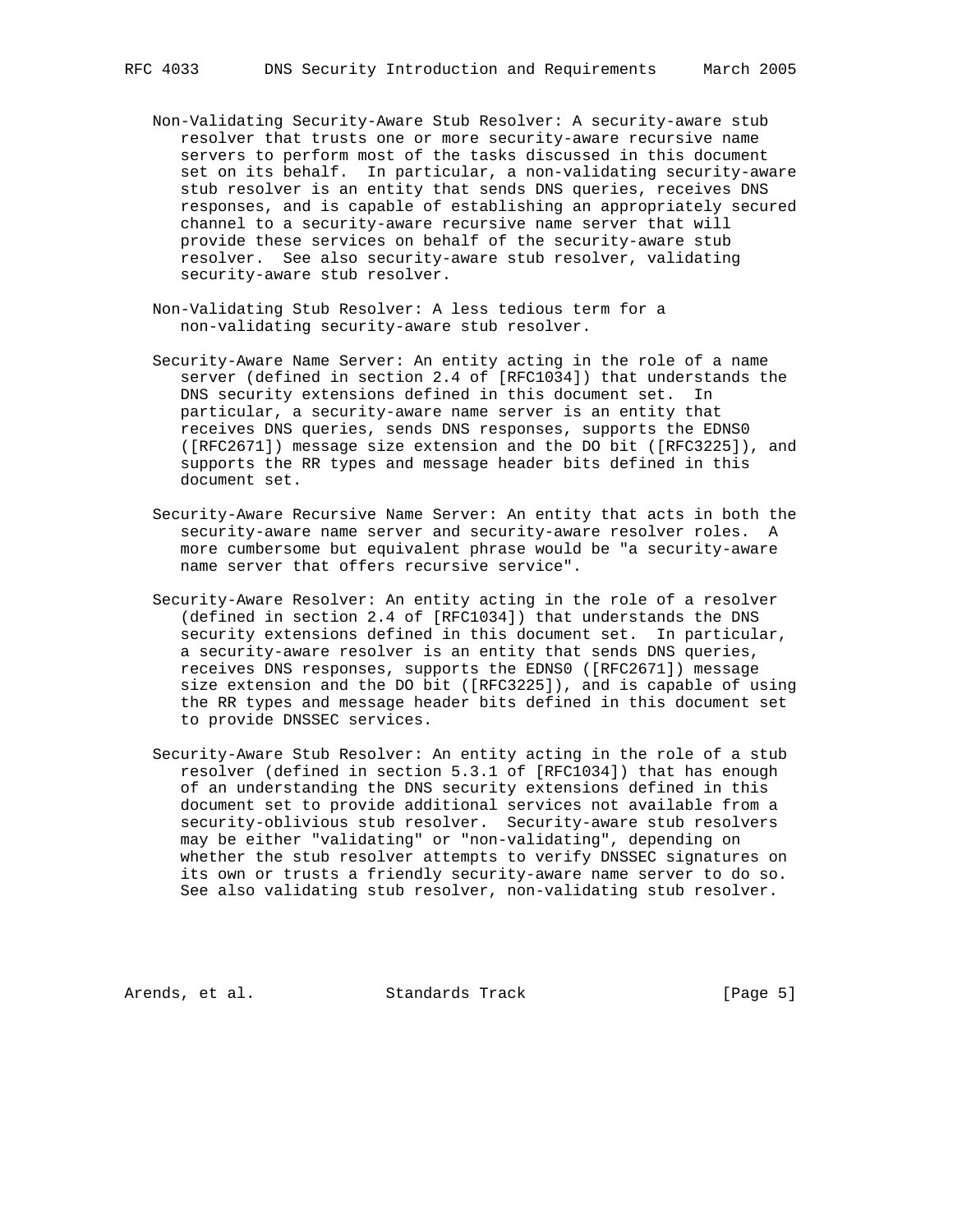Security-Oblivious <anything>: An <anything> that is not "security-aware".

- Signed Zone: A zone whose RRsets are signed and that contains properly constructed DNSKEY, Resource Record Signature (RRSIG), Next Secure (NSEC), and (optionally) DS records.
- Trust Anchor: A configured DNSKEY RR or DS RR hash of a DNSKEY RR. A validating security-aware resolver uses this public key or hash as a starting point for building the authentication chain to a signed DNS response. In general, a validating resolver will have to obtain the initial values of its trust anchors via some secure or trusted means outside the DNS protocol. Presence of a trust anchor also implies that the resolver should expect the zone to which the trust anchor points to be signed.

Unsigned Zone: A zone that is not signed.

- Validating Security-Aware Stub Resolver: A security-aware resolver that sends queries in recursive mode but that performs signature validation on its own rather than just blindly trusting an upstream security-aware recursive name server. See also security-aware stub resolver, non-validating security-aware stub resolver.
- Validating Stub Resolver: A less tedious term for a validating security-aware stub resolver.
- Zone Apex: Term used to describe the name at the child's side of a zone cut. See also delegation point.
- Zone Signing Key (ZSK): An authentication key that corresponds to a private key used to sign a zone. Typically, a zone signing key will be part of the same DNSKEY RRset as the key signing key whose corresponding private key signs this DNSKEY RRset, but the zone signing key is used for a slightly different purpose and may differ from the key signing key in other ways, such as validity lifetime. Designating an authentication key as a zone signing key is purely an operational issue; DNSSEC validation does not distinguish between zone signing keys and other DNSSEC authentication keys, and it is possible to use a single key as both a key signing key and a zone signing key. See also key signing key.

Arends, et al. Standards Track [Page 6]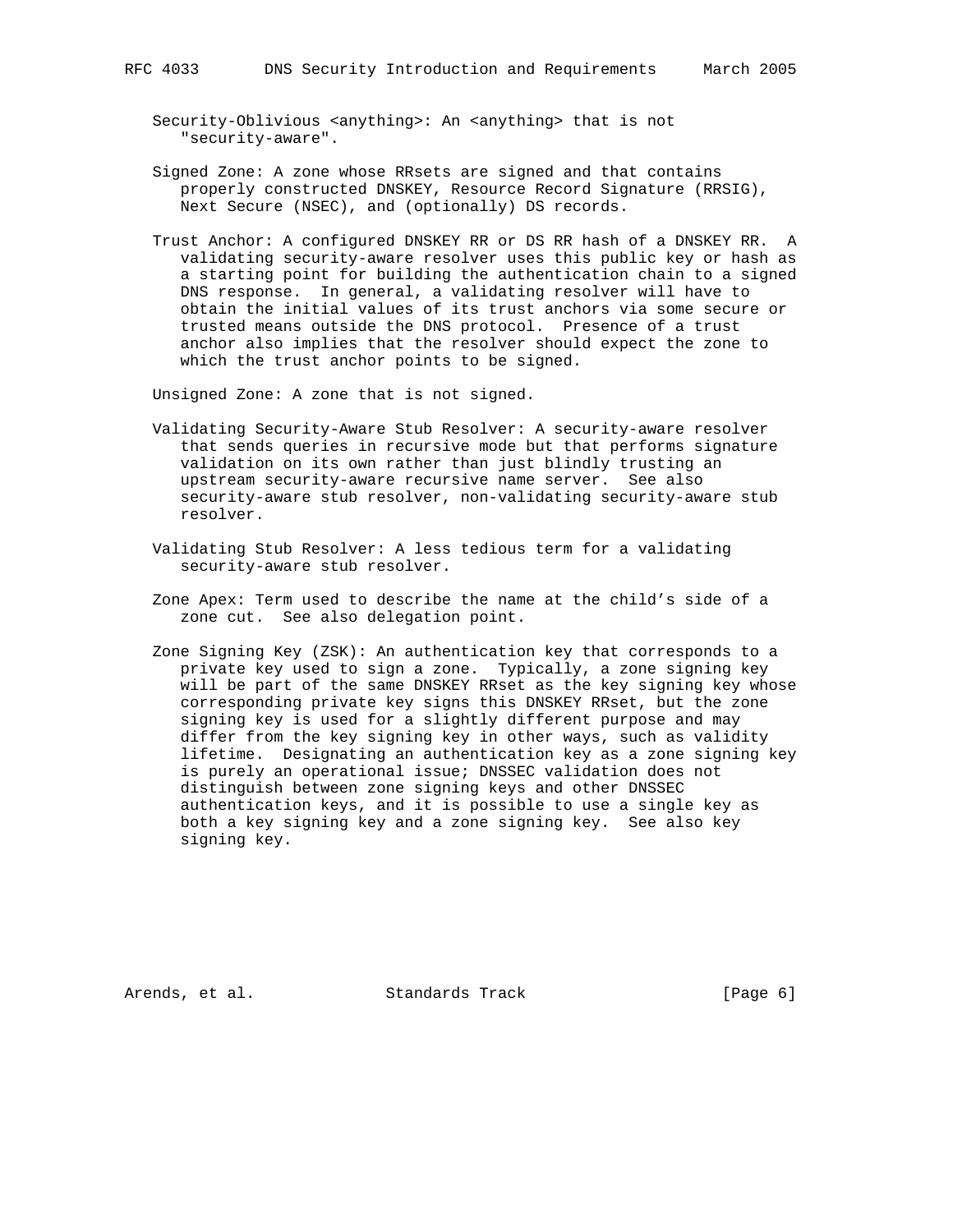# 3. Services Provided by DNS Security

 The Domain Name System (DNS) security extensions provide origin authentication and integrity assurance services for DNS data, including mechanisms for authenticated denial of existence of DNS data. These mechanisms are described below.

 These mechanisms require changes to the DNS protocol. DNSSEC adds four new resource record types: Resource Record Signature (RRSIG), DNS Public Key (DNSKEY), Delegation Signer (DS), and Next Secure (NSEC). It also adds two new message header bits: Checking Disabled (CD) and Authenticated Data (AD). In order to support the larger DNS message sizes that result from adding the DNSSEC RRs, DNSSEC also requires EDNS0 support ([RFC2671]). Finally, DNSSEC requires support for the DNSSEC OK (DO) EDNS header bit ([RFC3225]) so that a security-aware resolver can indicate in its queries that it wishes to receive DNSSEC RRs in response messages.

 These services protect against most of the threats to the Domain Name System described in [RFC3833]. Please see Section 12 for a discussion of the limitations of these extensions.

### 3.1. Data Origin Authentication and Data Integrity

 DNSSEC provides authentication by associating cryptographically generated digital signatures with DNS RRsets. These digital signatures are stored in a new resource record, the RRSIG record. Typically, there will be a single private key that signs a zone's data, but multiple keys are possible. For example, there may be keys for each of several different digital signature algorithms. If a security-aware resolver reliably learns a zone's public key, it can authenticate that zone's signed data. An important DNSSEC concept is that the key that signs a zone's data is associated with the zone itself and not with the zone's authoritative name servers. (Public keys for DNS transaction authentication mechanisms may also appear in zones, as described in [RFC2931], but DNSSEC itself is concerned with object security of DNS data, not channel security of DNS transactions. The keys associated with transaction security may be stored in different RR types. See [RFC3755] for details.)

 A security-aware resolver can learn a zone's public key either by having a trust anchor configured into the resolver or by normal DNS resolution. To allow the latter, public keys are stored in a new type of resource record, the DNSKEY RR. Note that the private keys used to sign zone data must be kept secure and should be stored offline when practical. To discover a public key reliably via DNS resolution, the target key itself has to be signed by either a configured authentication key or another key that has been

Arends, et al. Standards Track [Page 7]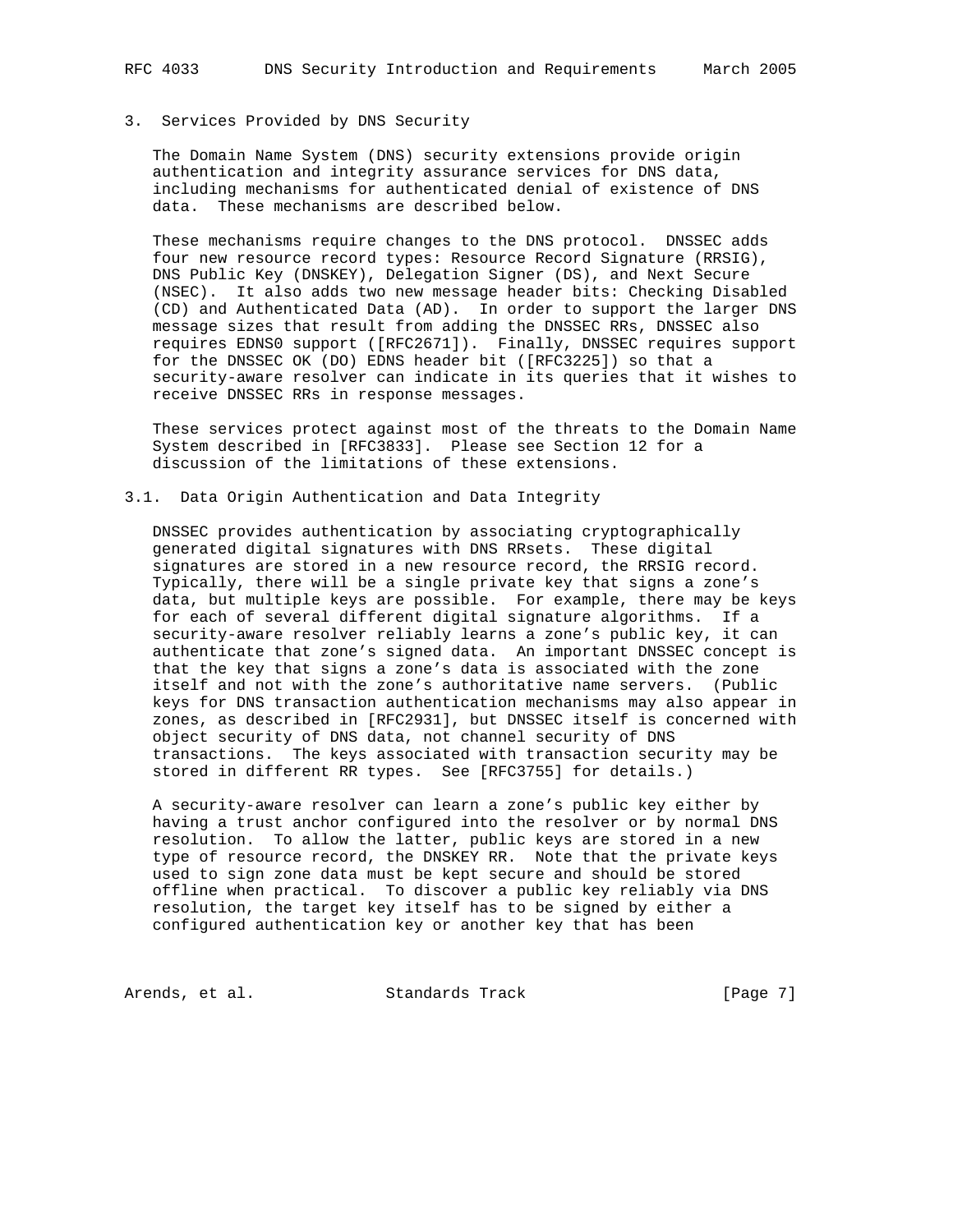authenticated previously. Security-aware resolvers authenticate zone information by forming an authentication chain from a newly learned public key back to a previously known authentication public key, which in turn either has been configured into the resolver or must have been learned and verified previously. Therefore, the resolver must be configured with at least one trust anchor.

 If the configured trust anchor is a zone signing key, then it will authenticate the associated zone; if the configured key is a key signing key, it will authenticate a zone signing key. If the configured trust anchor is the hash of a key rather than the key itself, the resolver may have to obtain the key via a DNS query. To help security-aware resolvers establish this authentication chain, security-aware name servers attempt to send the signature(s) needed to authenticate a zone's public key(s) in the DNS reply message along with the public key itself, provided that there is space available in the message.

 The Delegation Signer (DS) RR type simplifies some of the administrative tasks involved in signing delegations across organizational boundaries. The DS RRset resides at a delegation point in a parent zone and indicates the public key(s) corresponding to the private key(s) used to self-sign the DNSKEY RRset at the delegated child zone's apex. The administrator of the child zone, in turn, uses the private key(s) corresponding to one or more of the public keys in this DNSKEY RRset to sign the child zone's data. The typical authentication chain is therefore DNSKEY->[DS->DNSKEY]\*->RRset, where "\*" denotes zero or more DS->DNSKEY subchains. DNSSEC permits more complex authentication chains, such as additional layers of DNSKEY RRs signing other DNSKEY RRs within a zone.

 A security-aware resolver normally constructs this authentication chain from the root of the DNS hierarchy down to the leaf zones based on configured knowledge of the public key for the root. Local policy, however, may also allow a security-aware resolver to use one or more configured public keys (or hashes of public keys) other than the root public key, may not provide configured knowledge of the root public key, or may prevent the resolver from using particular public keys for arbitrary reasons, even if those public keys are properly signed with verifiable signatures. DNSSEC provides mechanisms by which a security-aware resolver can determine whether an RRset's signature is "valid" within the meaning of DNSSEC. In the final analysis, however, authenticating both DNS keys and data is a matter of local policy, which may extend or even override the protocol extensions defined in this document set. See Section 5 for further discussion.

Arends, et al. Standards Track [Page 8]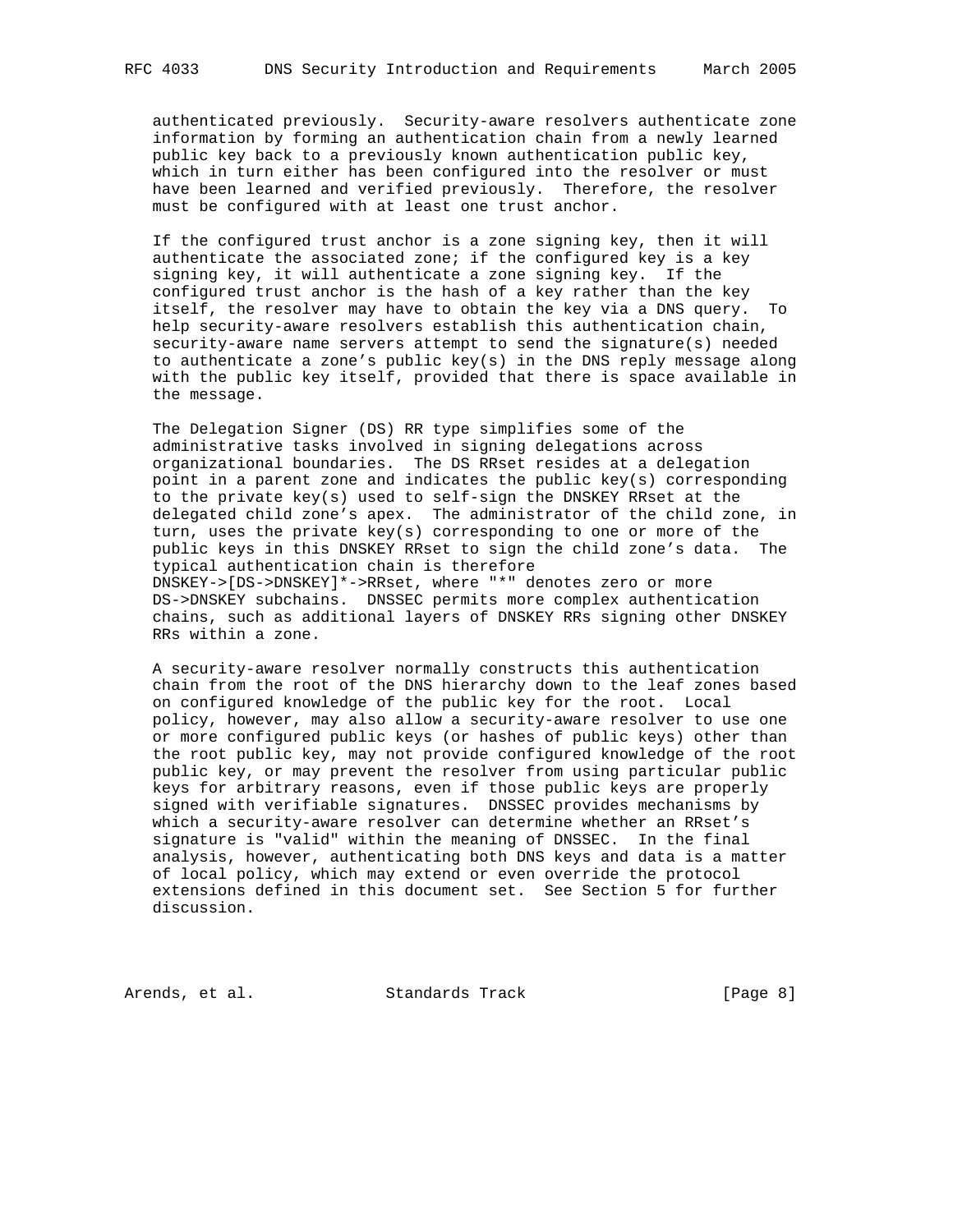#### 3.2. Authenticating Name and Type Non-Existence

 The security mechanism described in Section 3.1 only provides a way to sign existing RRsets in a zone. The problem of providing negative responses with the same level of authentication and integrity requires the use of another new resource record type, the NSEC record. The NSEC record allows a security-aware resolver to authenticate a negative reply for either name or type non-existence with the same mechanisms used to authenticate other DNS replies. Use of NSEC records requires a canonical representation and ordering for domain names in zones. Chains of NSEC records explicitly describe the gaps, or "empty space", between domain names in a zone and list the types of RRsets present at existing names. Each NSEC record is signed and authenticated using the mechanisms described in Section 3.1.

4. Services Not Provided by DNS Security

 DNS was originally designed with the assumptions that the DNS will return the same answer to any given query regardless of who may have issued the query, and that all data in the DNS is thus visible. Accordingly, DNSSEC is not designed to provide confidentiality, access control lists, or other means of differentiating between inquirers.

 DNSSEC provides no protection against denial of service attacks. Security-aware resolvers and security-aware name servers are vulnerable to an additional class of denial of service attacks based on cryptographic operations. Please see Section 12 for details.

 The DNS security extensions provide data and origin authentication for DNS data. The mechanisms outlined above are not designed to protect operations such as zone transfers and dynamic update ([RFC2136], [RFC3007]). Message authentication schemes described in [RFC2845] and [RFC2931] address security operations that pertain to these transactions.

5. Scope of the DNSSEC Document Set and Last Hop Issues

 The specification in this document set defines the behavior for zone signers and security-aware name servers and resolvers in such a way that the validating entities can unambiguously determine the state of the data.

A validating resolver can determine the following 4 states:

 Secure: The validating resolver has a trust anchor, has a chain of trust, and is able to verify all the signatures in the response.

Arends, et al. Standards Track [Page 9]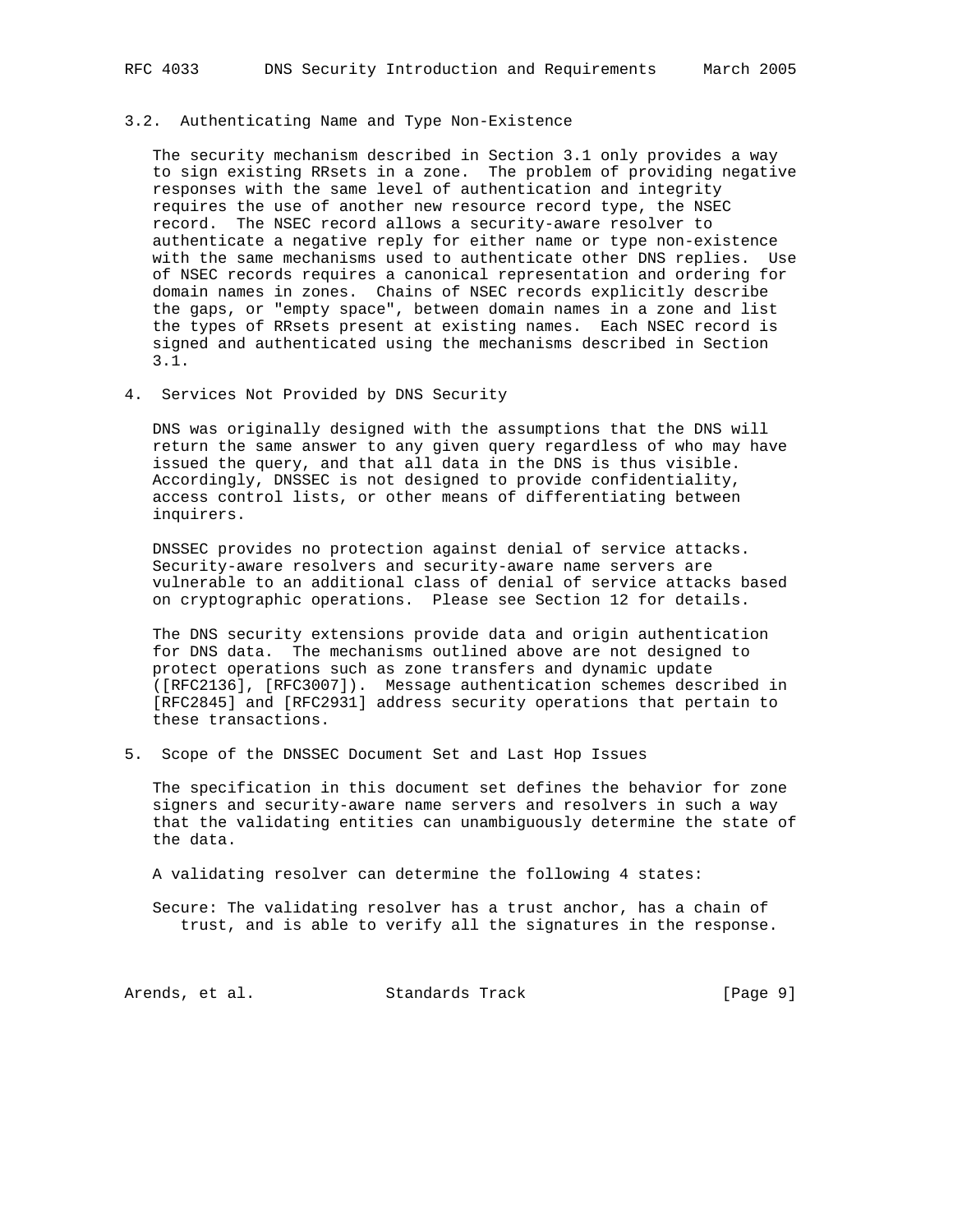- trust, and, at some delegation point, signed proof of the non-existence of a DS record. This indicates that subsequent branches in the tree are provably insecure. A validating resolver may have a local policy to mark parts of the domain space as insecure.
- Bogus: The validating resolver has a trust anchor and a secure delegation indicating that subsidiary data is signed, but the response fails to validate for some reason: missing signatures, expired signatures, signatures with unsupported algorithms, data missing that the relevant NSEC RR says should be present, and so forth.
- Indeterminate: There is no trust anchor that would indicate that a specific portion of the tree is secure. This is the default operation mode.

 This specification only defines how security-aware name servers can signal non-validating stub resolvers that data was found to be bogus (using RCODE=2, "Server Failure"; see [RFC4035]).

 There is a mechanism for security-aware name servers to signal security-aware stub resolvers that data was found to be secure (using the AD bit; see [RFC4035]).

 This specification does not define a format for communicating why responses were found to be bogus or marked as insecure. The current signaling mechanism does not distinguish between indeterminate and insecure states.

 A method for signaling advanced error codes and policy between a security-aware stub resolver and security-aware recursive nameservers is a topic for future work, as is the interface between a security aware resolver and the applications that use it. Note, however, that the lack of the specification of such communication does not prohibit deployment of signed zones or the deployment of security aware recursive name servers that prohibit propagation of bogus data to the applications.

6. Resolver Considerations

 A security-aware resolver has to be able to perform cryptographic functions necessary to verify digital signatures using at least the mandatory-to-implement algorithm(s). Security-aware resolvers must also be capable of forming an authentication chain from a newly learned zone back to an authentication key, as described above. This process might require additional queries to intermediate DNS zones to

Arends, et al. Standards Track [Page 10]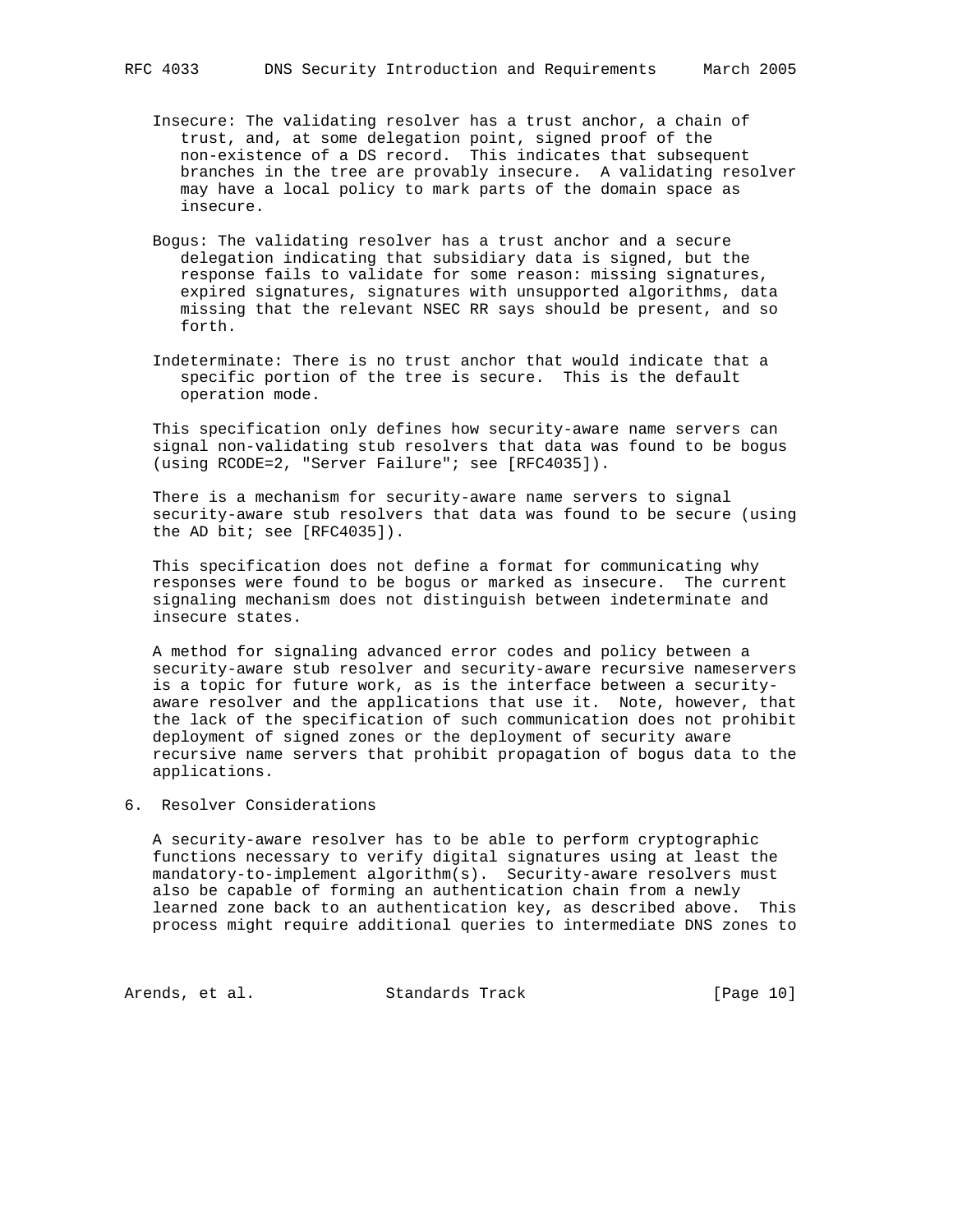obtain necessary DNSKEY, DS, and RRSIG records. A security-aware resolver should be configured with at least one trust anchor as the starting point from which it will attempt to establish authentication chains.

 If a security-aware resolver is separated from the relevant authoritative name servers by a recursive name server or by any sort of intermediary device that acts as a proxy for DNS, and if the recursive name server or intermediary device is not security-aware, the security-aware resolver may not be capable of operating in a secure mode. For example, if a security-aware resolver's packets are routed through a network address translation (NAT) device that includes a DNS proxy that is not security-aware, the security-aware resolver may find it difficult or impossible to obtain or validate signed DNS data. The security-aware resolver may have a particularly difficult time obtaining DS RRs in such a case, as DS RRs do not follow the usual DNS rules for ownership of RRs at zone cuts. Note that this problem is not specific to NATs: any security-oblivious DNS software of any kind between the security-aware resolver and the authoritative name servers will interfere with DNSSEC.

 If a security-aware resolver must rely on an unsigned zone or a name server that is not security aware, the resolver may not be able to validate DNS responses and will need a local policy on whether to accept unverified responses.

 A security-aware resolver should take a signature's validation period into consideration when determining the TTL of data in its cache, to avoid caching signed data beyond the validity period of the signature. However, it should also allow for the possibility that the security-aware resolver's own clock is wrong. Thus, a security-aware resolver that is part of a security-aware recursive name server will have to pay careful attention to the DNSSEC "checking disabled" (CD) bit ([RFC4034]). This is in order to avoid blocking valid signatures from getting through to other security-aware resolvers that are clients of this recursive name server. See [RFC4035] for how a secure recursive server handles queries with the CD bit set.

7. Stub Resolver Considerations

 Although not strictly required to do so by the protocol, most DNS queries originate from stub resolvers. Stub resolvers, by definition, are minimal DNS resolvers that use recursive query mode to offload most of the work of DNS resolution to a recursive name server. Given the widespread use of stub resolvers, the DNSSEC

Arends, et al. Standards Track [Page 11]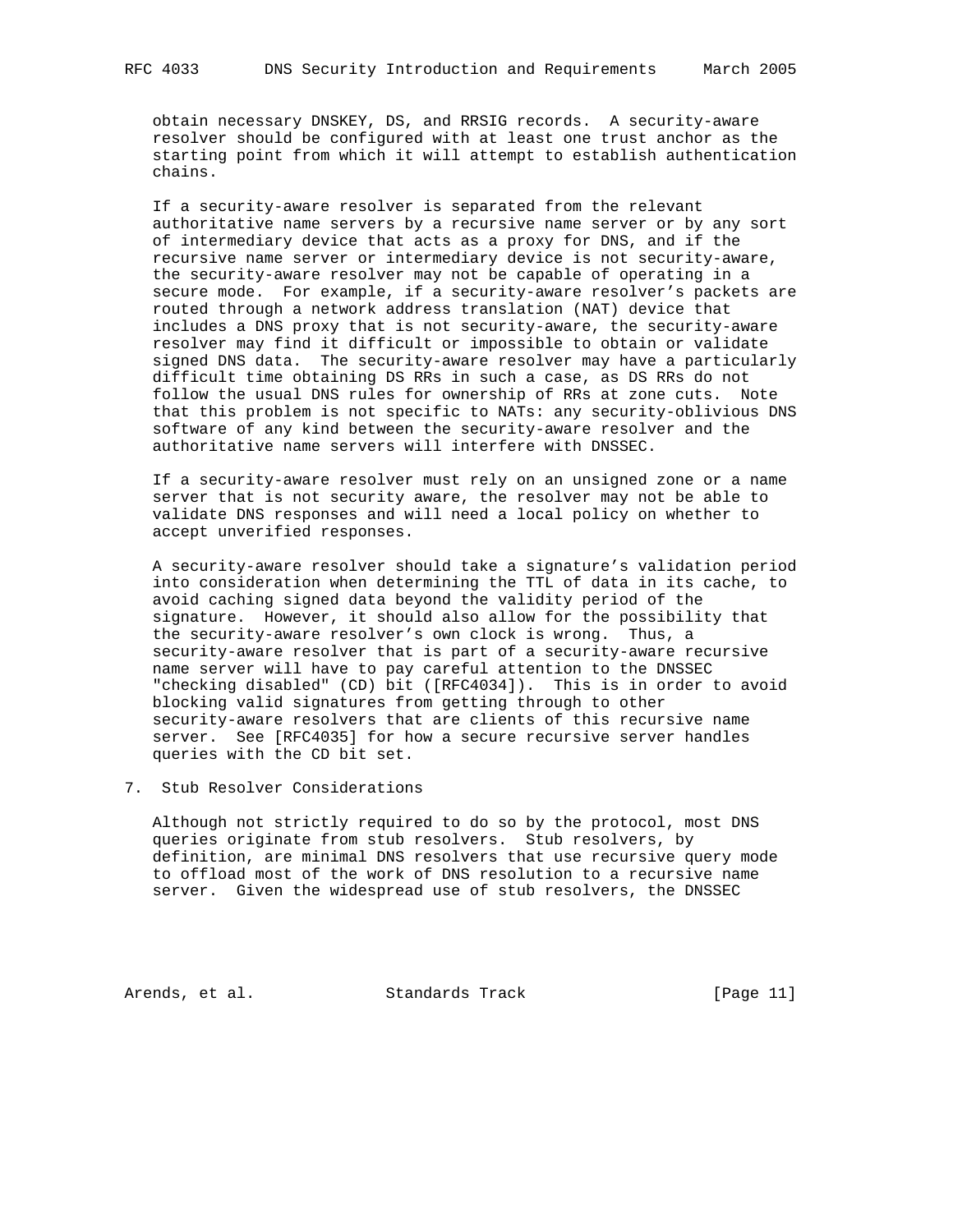architecture has to take stub resolvers into account, but the security features needed in a stub resolver differ in some respects from those needed in a security-aware iterative resolver.

 Even a security-oblivious stub resolver may benefit from DNSSEC if the recursive name servers it uses are security-aware, but for the stub resolver to place any real reliance on DNSSEC services, the stub resolver must trust both the recursive name servers in question and the communication channels between itself and those name servers. The first of these issues is a local policy issue: in essence, a security-oblivious stub resolver has no choice but to place itself at the mercy of the recursive name servers that it uses, as it does not perform DNSSEC validity checks on its own. The second issue requires some kind of channel security mechanism; proper use of DNS transaction authentication mechanisms such as SIG(0) ([RFC2931]) or TSIG ([RFC2845]) would suffice, as would appropriate use of IPsec. Particular implementations may have other choices available, such as operating system specific interprocess communication mechanisms. Confidentiality is not needed for this channel, but data integrity and message authentication are.

 A security-aware stub resolver that does trust both its recursive name servers and its communication channel to them may choose to examine the setting of the Authenticated Data (AD) bit in the message header of the response messages it receives. The stub resolver can use this flag bit as a hint to find out whether the recursive name server was able to validate signatures for all of the data in the Answer and Authority sections of the response.

 There is one more step that a security-aware stub resolver can take if, for whatever reason, it is not able to establish a useful trust relationship with the recursive name servers that it uses: it can perform its own signature validation by setting the Checking Disabled (CD) bit in its query messages. A validating stub resolver is thus able to treat the DNSSEC signatures as trust relationships between the zone administrators and the stub resolver itself.

8. Zone Considerations

 There are several differences between signed and unsigned zones. A signed zone will contain additional security-related records (RRSIG, DNSKEY, DS, and NSEC records). RRSIG and NSEC records may be generated by a signing process prior to serving the zone. The RRSIG records that accompany zone data have defined inception and expiration times that establish a validity period for the signatures and the zone data the signatures cover.

Arends, et al. Standards Track [Page 12]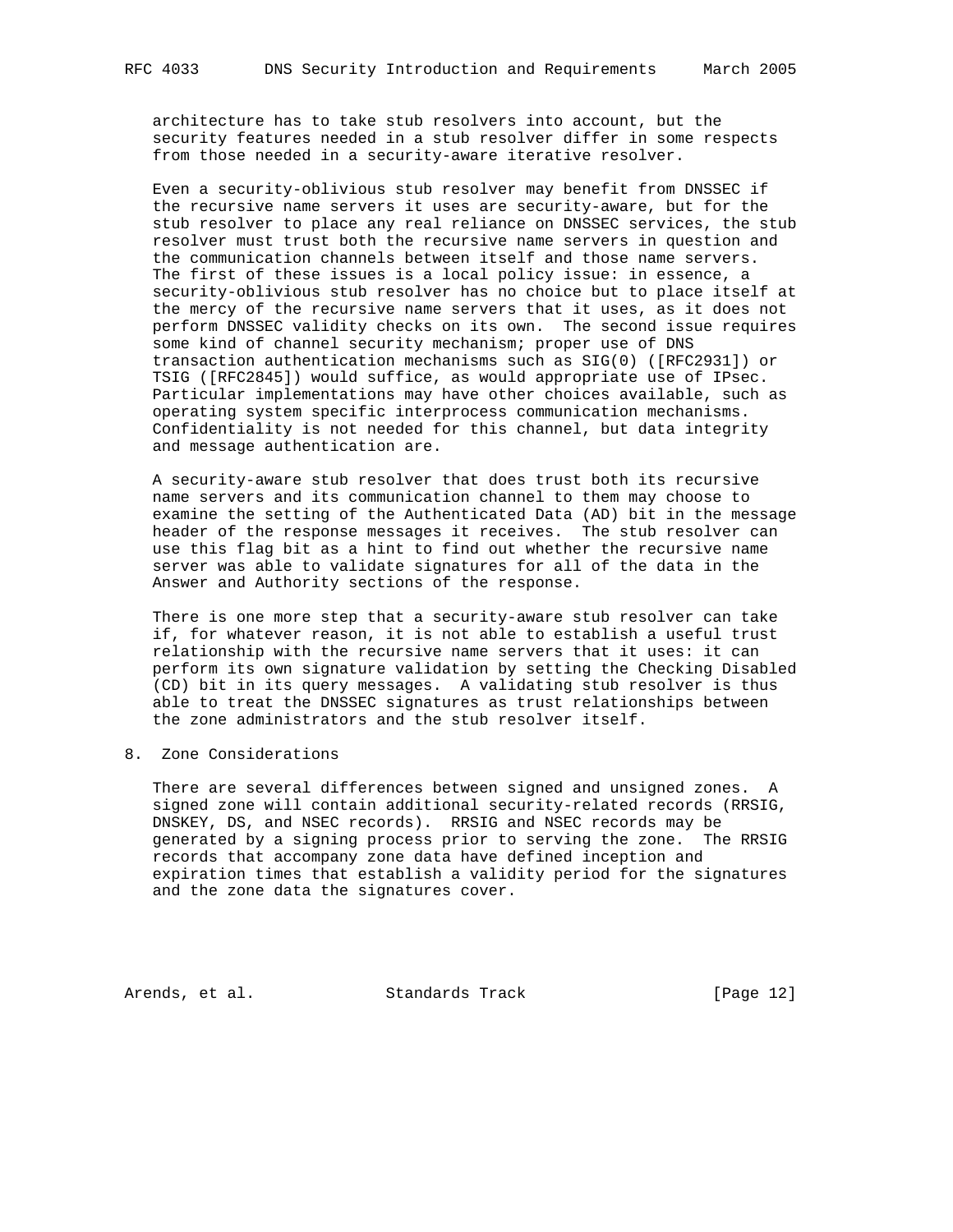# 8.1. TTL Values vs. RRSIG Validity Period

 It is important to note the distinction between a RRset's TTL value and the signature validity period specified by the RRSIG RR covering that RRset. DNSSEC does not change the definition or function of the TTL value, which is intended to maintain database coherency in caches. A caching resolver purges RRsets from its cache no later than the end of the time period specified by the TTL fields of those RRsets, regardless of whether the resolver is security-aware.

 The inception and expiration fields in the RRSIG RR ([RFC4034]), on the other hand, specify the time period during which the signature can be used to validate the covered RRset. The signatures associated with signed zone data are only valid for the time period specified by these fields in the RRSIG RRs in question. TTL values cannot extend the validity period of signed RRsets in a resolver's cache, but the resolver may use the time remaining before expiration of the signature validity period of a signed RRset as an upper bound for the TTL of the signed RRset and its associated RRSIG RR in the resolver's cache.

### 8.2. New Temporal Dependency Issues for Zones

 Information in a signed zone has a temporal dependency that did not exist in the original DNS protocol. A signed zone requires regular maintenance to ensure that each RRset in the zone has a current valid RRSIG RR. The signature validity period of an RRSIG RR is an interval during which the signature for one particular signed RRset can be considered valid, and the signatures of different RRsets in a zone may expire at different times. Re-signing one or more RRsets in a zone will change one or more RRSIG RRs, which will in turn require incrementing the zone's SOA serial number to indicate that a zone change has occurred and re-signing the SOA RRset itself. Thus, re-signing any RRset in a zone may also trigger DNS NOTIFY messages and zone transfer operations.

9. Name Server Considerations

 A security-aware name server should include the appropriate DNSSEC records (RRSIG, DNSKEY, DS, and NSEC) in all responses to queries from resolvers that have signaled their willingness to receive such records via use of the DO bit in the EDNS header, subject to message size limitations. Because inclusion of these DNSSEC RRs could easily cause UDP message truncation and fallback to TCP, a security-aware name server must also support the EDNS "sender's UDP payload" mechanism.

Arends, et al. Standards Track [Page 13]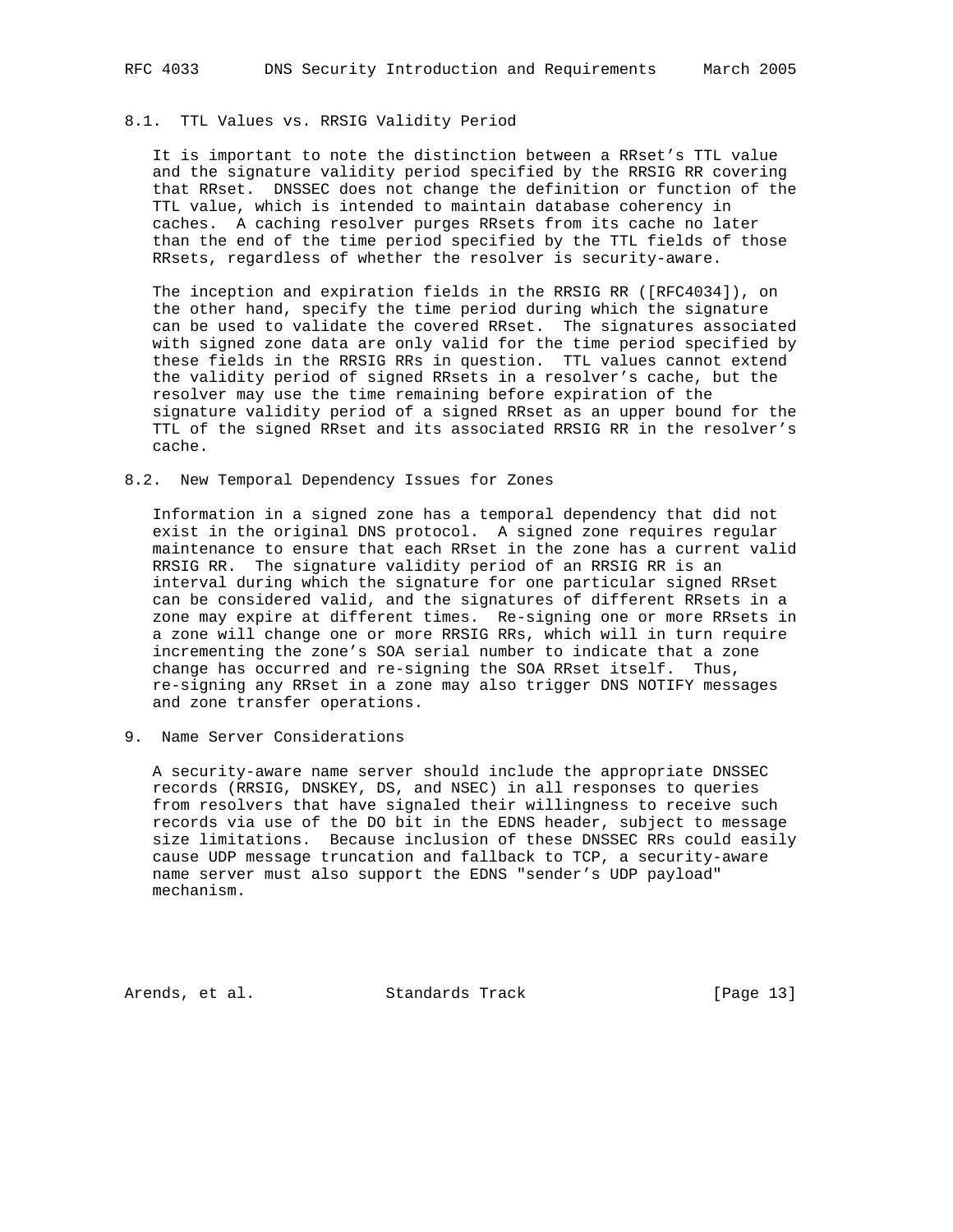If possible, the private half of each DNSSEC key pair should be kept offline, but this will not be possible for a zone for which DNS dynamic update has been enabled. In the dynamic update case, the primary master server for the zone will have to re-sign the zone when it is updated, so the private key corresponding to the zone signing key will have to be kept online. This is an example of a situation in which the ability to separate the zone's DNSKEY RRset into zone signing key(s) and key signing key(s) may be useful, as the key signing key(s) in such a case can still be kept offline and may have a longer useful lifetime than the zone signing key(s).

 By itself, DNSSEC is not enough to protect the integrity of an entire zone during zone transfer operations, as even a signed zone contains some unsigned, nonauthoritative data if the zone has any children. Therefore, zone maintenance operations will require some additional mechanisms (most likely some form of channel security, such as TSIG, SIG(0), or IPsec).

10. DNS Security Document Family

 The DNSSEC document set can be partitioned into several main groups, under the larger umbrella of the DNS base protocol documents.

 The "DNSSEC protocol document set" refers to the three documents that form the core of the DNS security extensions:

- 1. DNS Security Introduction and Requirements (this document)
- 2. Resource Records for DNS Security Extensions [RFC4034]
- 3. Protocol Modifications for the DNS Security Extensions [RFC4035]

 Additionally, any document that would add to or change the core DNS Security extensions would fall into this category. This includes any future work on the communication between security-aware stub resolvers and upstream security-aware recursive name servers.

 The "Digital Signature Algorithm Specification" document set refers to the group of documents that describe how specific digital signature algorithms should be implemented to fit the DNSSEC resource record format. Each document in this set deals with a specific digital signature algorithm. Please see the appendix on "DNSSEC Algorithm and Digest Types" in [RFC4034] for a list of the algorithms that were defined when this core specification was written.

 The "Transaction Authentication Protocol" document set refers to the group of documents that deal with DNS message authentication, including secret key establishment and verification. Although not

Arends, et al. Standards Track [Page 14]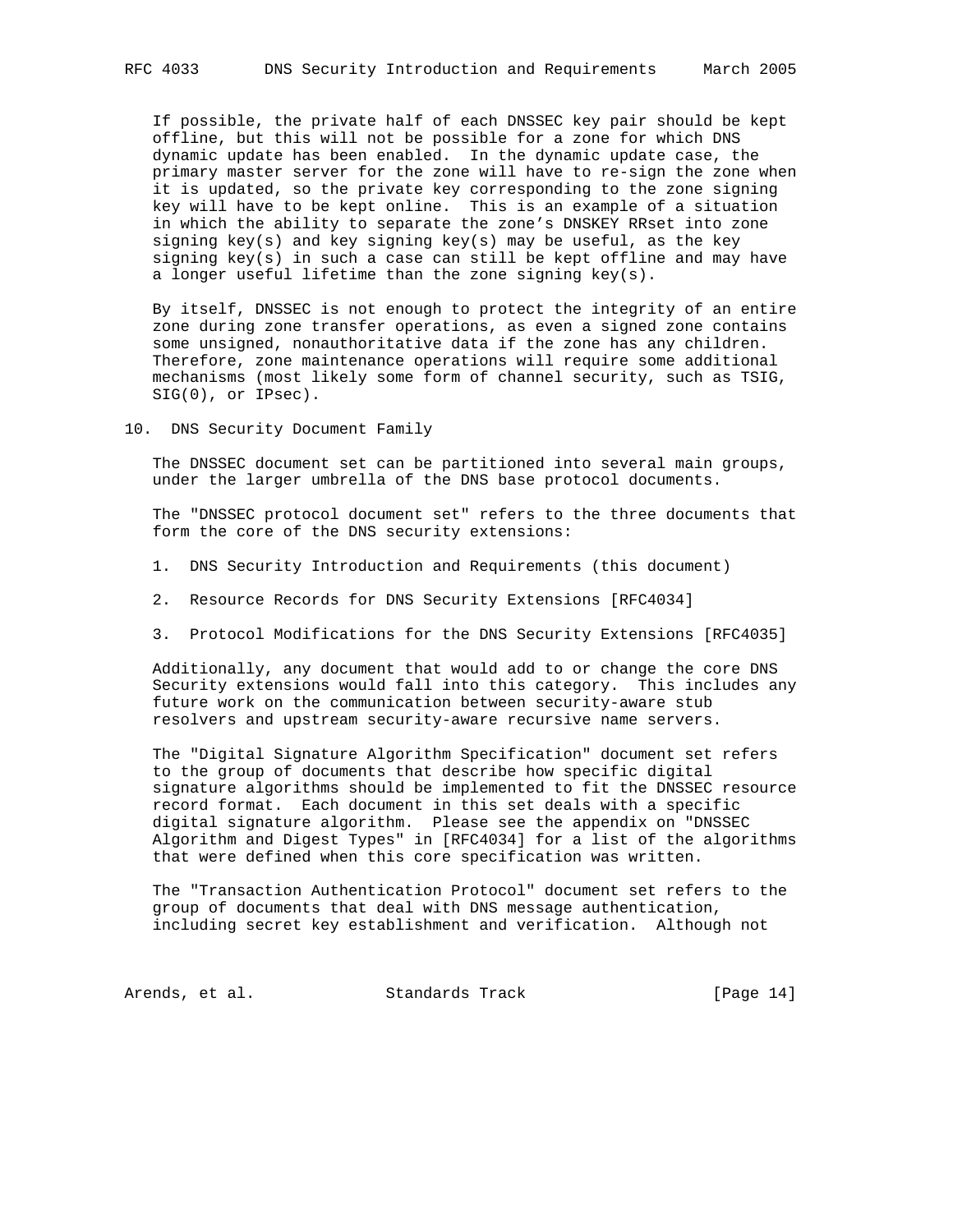strictly part of the DNSSEC specification as defined in this set of documents, this group is noted because of its relationship to DNSSEC.

 The final document set, "New Security Uses", refers to documents that seek to use proposed DNS Security extensions for other security related purposes. DNSSEC does not provide any direct security for these new uses but may be used to support them. Documents that fall in this category include those describing the use of DNS in the storage and distribution of certificates ([RFC2538]).

#### 11. IANA Considerations

 This overview document introduces no new IANA considerations. Please see [RFC4034] for a complete review of the IANA considerations introduced by DNSSEC.

12. Security Considerations

 This document introduces DNS security extensions and describes the document set that contains the new security records and DNS protocol modifications. The extensions provide data origin authentication and data integrity using digital signatures over resource record sets. This section discusses the limitations of these extensions.

 In order for a security-aware resolver to validate a DNS response, all zones along the path from the trusted starting point to the zone containing the response zones must be signed, and all name servers and resolvers involved in the resolution process must be security-aware, as defined in this document set. A security-aware resolver cannot verify responses originating from an unsigned zone, from a zone not served by a security-aware name server, or for any DNS data that the resolver is only able to obtain through a recursive name server that is not security-aware. If there is a break in the authentication chain such that a security-aware resolver cannot obtain and validate the authentication keys it needs, then the security-aware resolver cannot validate the affected DNS data.

 This document briefly discusses other methods of adding security to a DNS query, such as using a channel secured by IPsec or using a DNS transaction authentication mechanism such as TSIG ([RFC2845]) or SIG(0) ([RFC2931]), but transaction security is not part of DNSSEC per se.

 A non-validating security-aware stub resolver, by definition, does not perform DNSSEC signature validation on its own and thus is vulnerable both to attacks on (and by) the security-aware recursive name servers that perform these checks on its behalf and to attacks on its communication with those security-aware recursive name

Arends, et al. Standards Track [Page 15]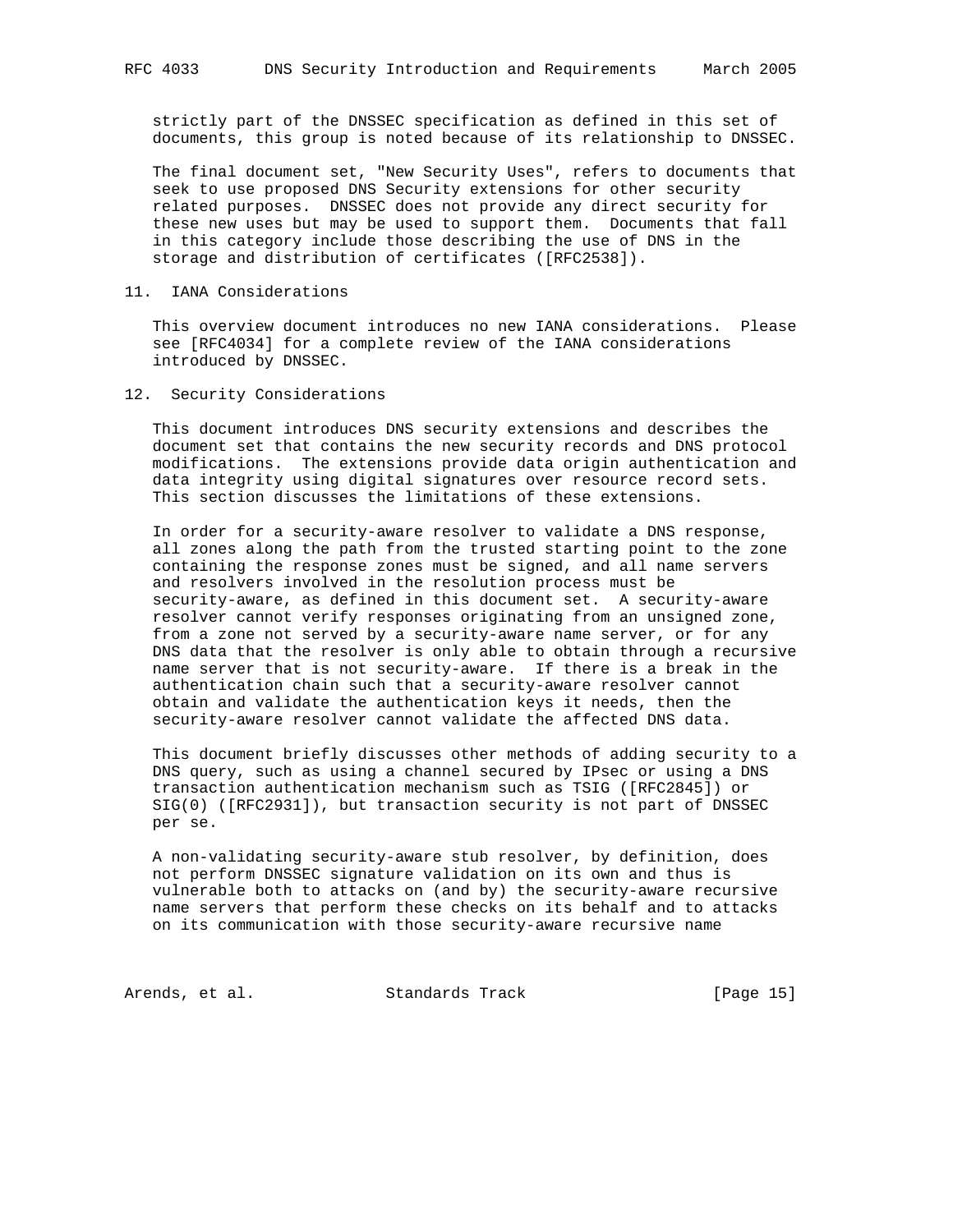servers. Non-validating security-aware stub resolvers should use some form of channel security to defend against the latter threat. The only known defense against the former threat would be for the security-aware stub resolver to perform its own signature validation, at which point, again by definition, it would no longer be a non-validating security-aware stub resolver.

 DNSSEC does not protect against denial of service attacks. DNSSEC makes DNS vulnerable to a new class of denial of service attacks based on cryptographic operations against security-aware resolvers and security-aware name servers, as an attacker can attempt to use DNSSEC mechanisms to consume a victim's resources. This class of attacks takes at least two forms. An attacker may be able to consume resources in a security-aware resolver's signature validation code by tampering with RRSIG RRs in response messages or by constructing needlessly complex signature chains. An attacker may also be able to consume resources in a security-aware name server that supports DNS dynamic update, by sending a stream of update messages that force the security-aware name server to re-sign some RRsets in the zone more frequently than would otherwise be necessary.

 Due to a deliberate design choice, DNSSEC does not provide confidentiality.

 DNSSEC introduces the ability for a hostile party to enumerate all the names in a zone by following the NSEC chain. NSEC RRs assert which names do not exist in a zone by linking from existing name to existing name along a canonical ordering of all the names within a zone. Thus, an attacker can query these NSEC RRs in sequence to obtain all the names in a zone. Although this is not an attack on the DNS itself, it could allow an attacker to map network hosts or other resources by enumerating the contents of a zone.

 DNSSEC introduces significant additional complexity to the DNS and thus introduces many new opportunities for implementation bugs and misconfigured zones. In particular, enabling DNSSEC signature validation in a resolver may cause entire legitimate zones to become effectively unreachable due to DNSSEC configuration errors or bugs.

 DNSSEC does not protect against tampering with unsigned zone data. Non-authoritative data at zone cuts (glue and NS RRs in the parent zone) are not signed. This does not pose a problem when validating the authentication chain, but it does mean that the non-authoritative data itself is vulnerable to tampering during zone transfer operations. Thus, while DNSSEC can provide data origin authentication and data integrity for RRsets, it cannot do so for zones, and other mechanisms (such as TSIG, SIG(0), or IPsec) must be used to protect zone transfer operations.

Arends, et al. Standards Track [Page 16]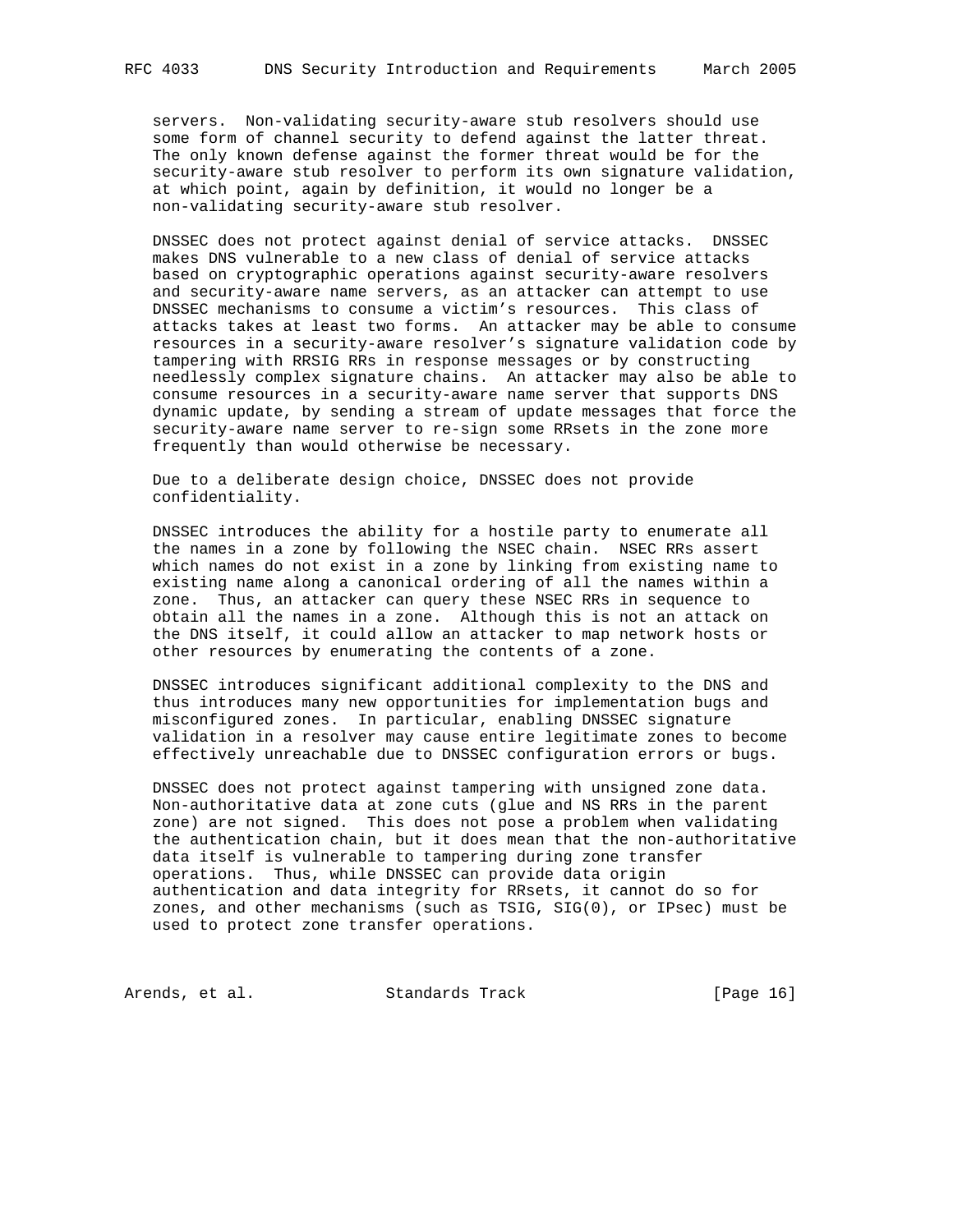Please see [RFC4034] and [RFC4035] for additional security considerations.

### 13. Acknowledgements

 This document was created from the input and ideas of the members of the DNS Extensions Working Group. Although explicitly listing everyone who has contributed during the decade in which DNSSEC has been under development would be impossible, the editors would particularly like to thank the following people for their contributions to and comments on this document set: Jaap Akkerhuis, Mark Andrews, Derek Atkins, Roy Badami, Alan Barrett, Dan Bernstein, David Blacka, Len Budney, Randy Bush, Francis Dupont, Donald Eastlake, Robert Elz, Miek Gieben, Michael Graff, Olafur Gudmundsson, Gilles Guette, Andreas Gustafsson, Jun-ichiro Itojun Hagino, Phillip Hallam-Baker, Bob Halley, Ted Hardie, Walter Howard, Greg Hudson, Christian Huitema, Johan Ihren, Stephen Jacob, Jelte Jansen, Simon Josefsson, Andris Kalnozols, Peter Koch, Olaf Kolkman, Mark Kosters, Suresh Krishnaswamy, Ben Laurie, David Lawrence, Ted Lemon, Ed Lewis, Ted Lindgreen, Josh Littlefield, Rip Loomis, Bill Manning, Russ Mundy, Thomas Narten, Mans Nilsson, Masataka Ohta, Mike Patton, Rob Payne, Jim Reid, Michael Richardson, Erik Rozendaal, Marcos Sanz, Pekka Savola, Jakob Schlyter, Mike StJohns, Paul Vixie, Sam Weiler, Brian Wellington, and Suzanne Woolf.

 No doubt the above list is incomplete. We apologize to anyone we left out.

## 14. References

- 14.1. Normative References
	- [RFC1034] Mockapetris, P., "Domain names concepts and facilities", STD 13, RFC 1034, November 1987.
	- [RFC1035] Mockapetris, P., "Domain names implementation and specification", STD 13, RFC 1035, November 1987.
	- [RFC2535] Eastlake 3rd, D., "Domain Name System Security Extensions", RFC 2535, March 1999.
	- [RFC2671] Vixie, P., "Extension Mechanisms for DNS (EDNS0)", RFC 2671, August 1999.
	- [RFC3225] Conrad, D., "Indicating Resolver Support of DNSSEC", RFC 3225, December 2001.

Arends, et al. Standards Track [Page 17]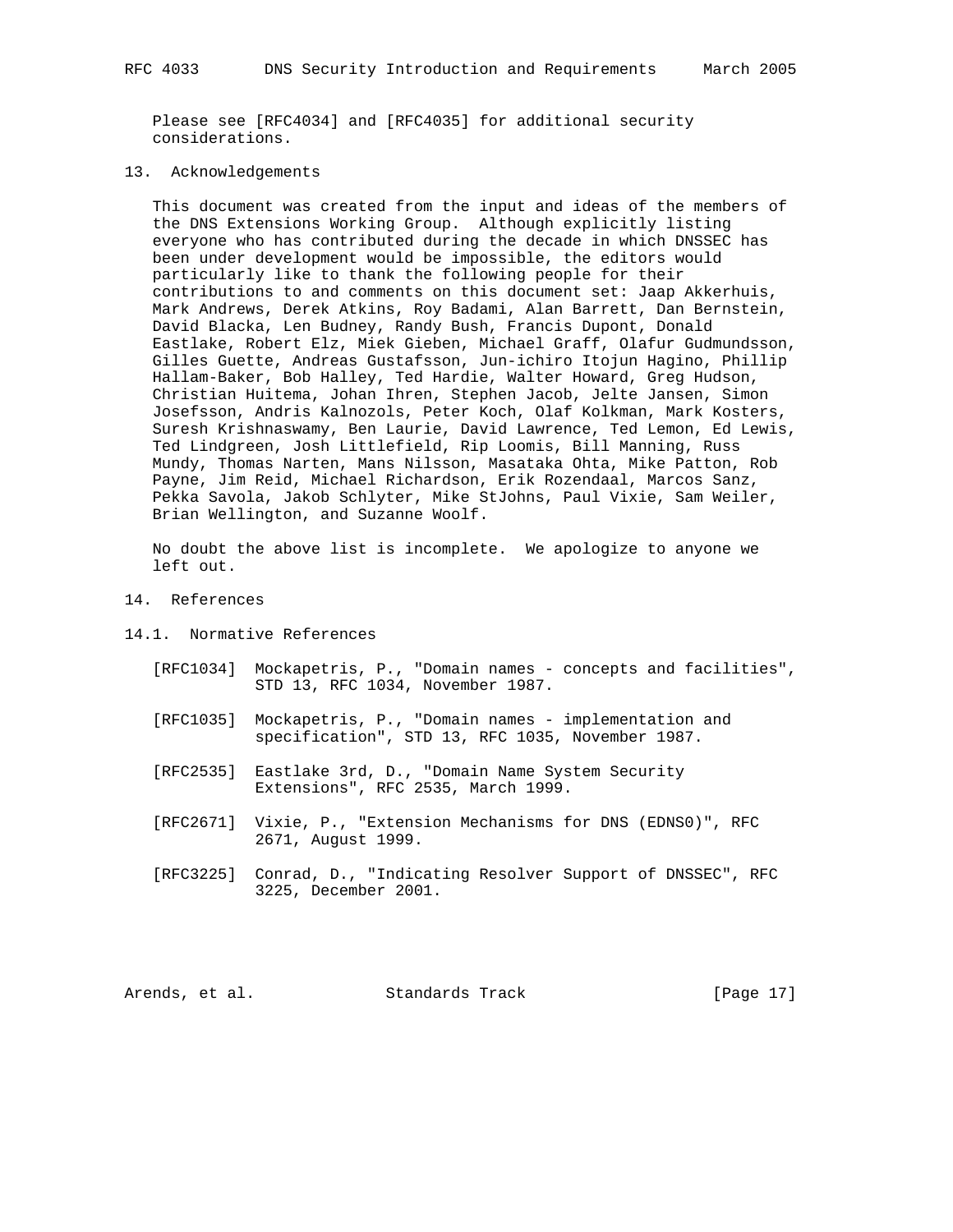- [RFC3226] Gudmundsson, O., "DNSSEC and IPv6 A6 aware server/resolver message size requirements", RFC 3226, December 2001.
- [RFC3445] Massey, D. and S. Rose, "Limiting the Scope of the KEY Resource Record (RR)", RFC 3445, December 2002.
- [RFC4034] Arends, R., Austein, R., Larson, M., Massey, D., and S. Rose, "Resource Records for DNS Security Extensions", RFC 4034, March 2005.
- [RFC4035] Arends, R., Austein, R., Larson, M., Massey, D., and S. Rose, "Protocol Modifications for the DNS Security Extensions", RFC 4035, March 2005.
- 14.2. Informative References
	- [RFC2136] Vixie, P., Thomson, S., Rekhter, Y., and J. Bound, "Dynamic Updates in the Domain Name System (DNS UPDATE)", RFC 2136, April 1997.
	- [RFC2181] Elz, R. and R. Bush, "Clarifications to the DNS Specification", RFC 2181, July 1997.
	- [RFC2308] Andrews, M., "Negative Caching of DNS Queries (DNS NCACHE)", RFC 2308, March 1998.
	- [RFC2538] Eastlake 3rd, D. and O. Gudmundsson, "Storing Certificates in the Domain Name System (DNS)", RFC 2538, March 1999.
	- [RFC2845] Vixie, P., Gudmundsson, O., Eastlake 3rd, D., and B. Wellington, "Secret Key Transaction Authentication for DNS (TSIG)", RFC 2845, May 2000.
	- [RFC2931] Eastlake 3rd, D., "DNS Request and Transaction Signatures ( SIG(0)s )", RFC 2931, September 2000.
	- [RFC3007] Wellington, B., "Secure Domain Name System (DNS) Dynamic Update", RFC 3007, November 2000.
	- [RFC3008] Wellington, B., "Domain Name System Security (DNSSEC) Signing Authority", RFC 3008, November 2000.
	- [RFC3090] Lewis, E., "DNS Security Extension Clarification on Zone Status", RFC 3090, March 2001.
	- [RFC3597] Gustafsson, A., "Handling of Unknown DNS Resource Record (RR) Types", RFC 3597, September 2003.

Arends, et al. Standards Track [Page 18]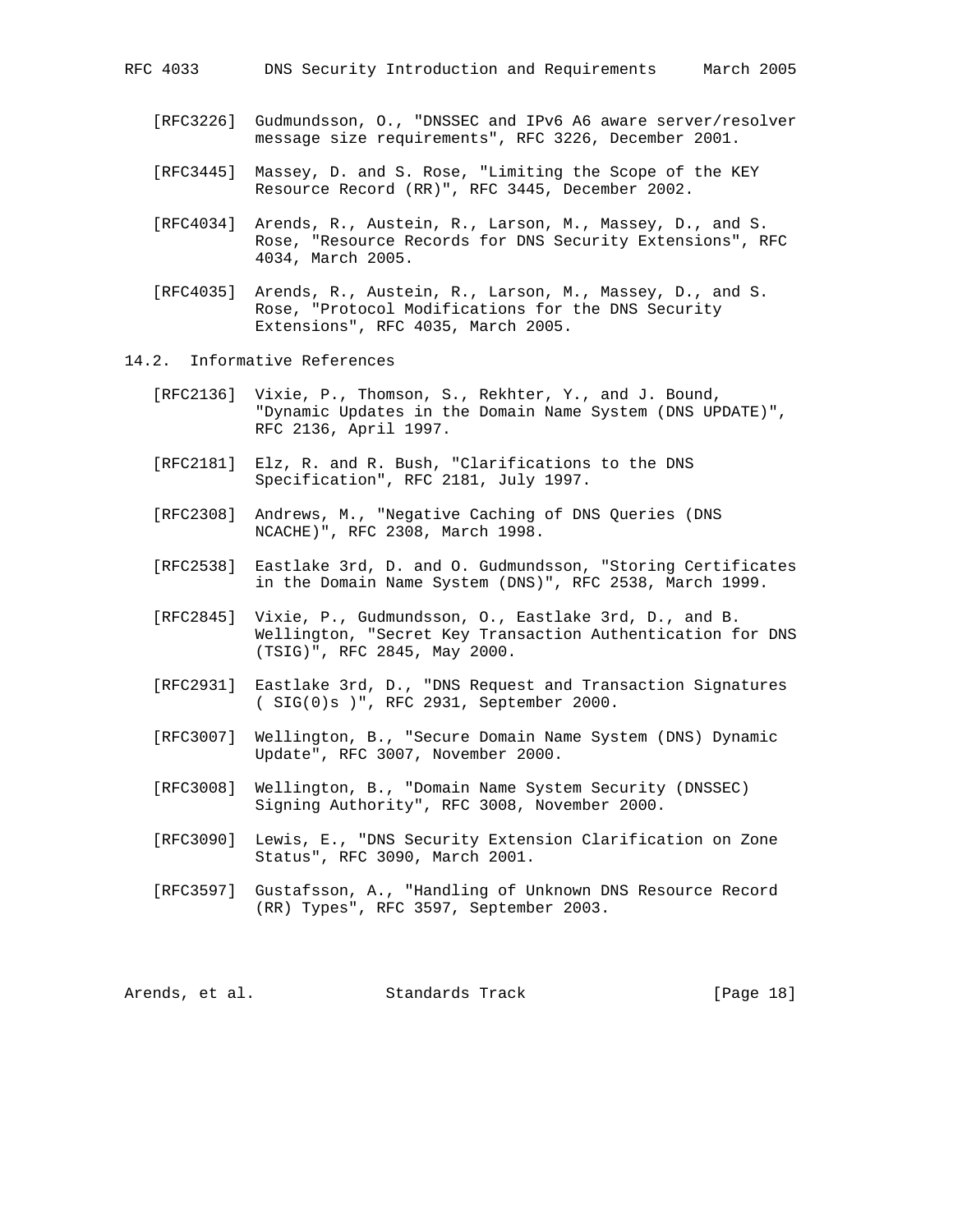- [RFC3655] Wellington, B. and O. Gudmundsson, "Redefinition of DNS Authenticated Data (AD) bit", RFC 3655, November 2003.
- [RFC3658] Gudmundsson, O., "Delegation Signer (DS) Resource Record (RR)", RFC 3658, December 2003.
- [RFC3755] Weiler, S., "Legacy Resolver Compatibility for Delegation Signer (DS)", RFC 3755, May 2004.
- [RFC3757] Kolkman, O., Schlyter, J., and E. Lewis, "Domain Name System KEY (DNSKEY) Resource Record (RR) Secure Entry Point (SEP) Flag", RFC 3757, April 2004.
- [RFC3833] Atkins, D. and R. Austein, "Threat Analysis of the Domain Name System (DNS)", RFC 3833, August 2004.
- [RFC3845] Schlyter, J., "DNS Security (DNSSEC) NextSECure (NSEC) RDATA Format", RFC 3845, August 2004.

Arends, et al. Standards Track [Page 19]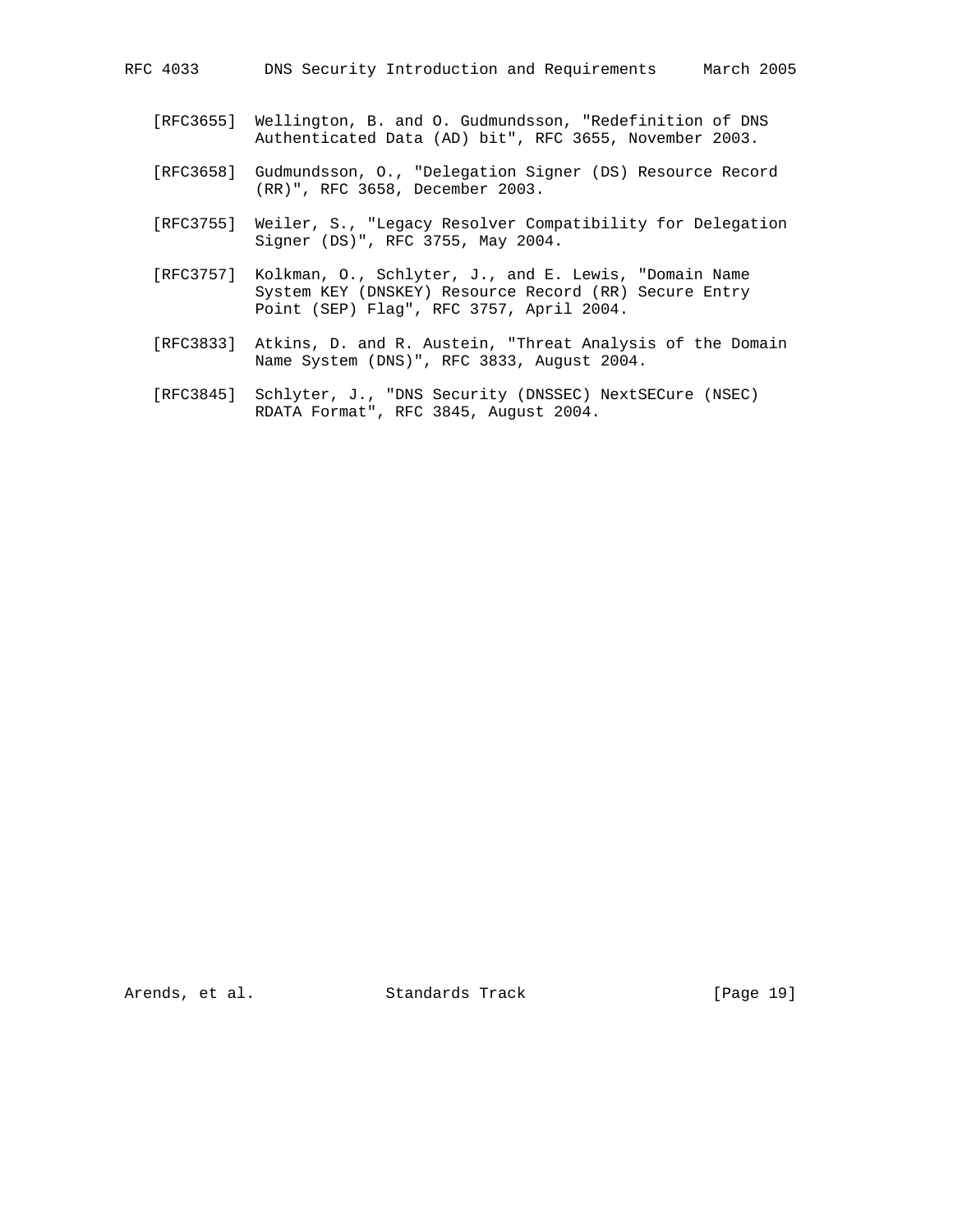Authors' Addresses Roy Arends Telematica Instituut Brouwerijstraat 1 7523 XC Enschede NL EMail: roy.arends@telin.nl Rob Austein Internet Systems Consortium 950 Charter Street Redwood City, CA 94063 USA EMail: sra@isc.org Matt Larson VeriSign, Inc. 21345 Ridgetop Circle Dulles, VA 20166-6503 USA EMail: mlarson@verisign.com Dan Massey Colorado State University Department of Computer Science Fort Collins, CO 80523-1873 EMail: massey@cs.colostate.edu Scott Rose National Institute for Standards and Technology 100 Bureau Drive Gaithersburg, MD 20899-8920 USA EMail: scott.rose@nist.gov

Arends, et al. Standards Track [Page 20]